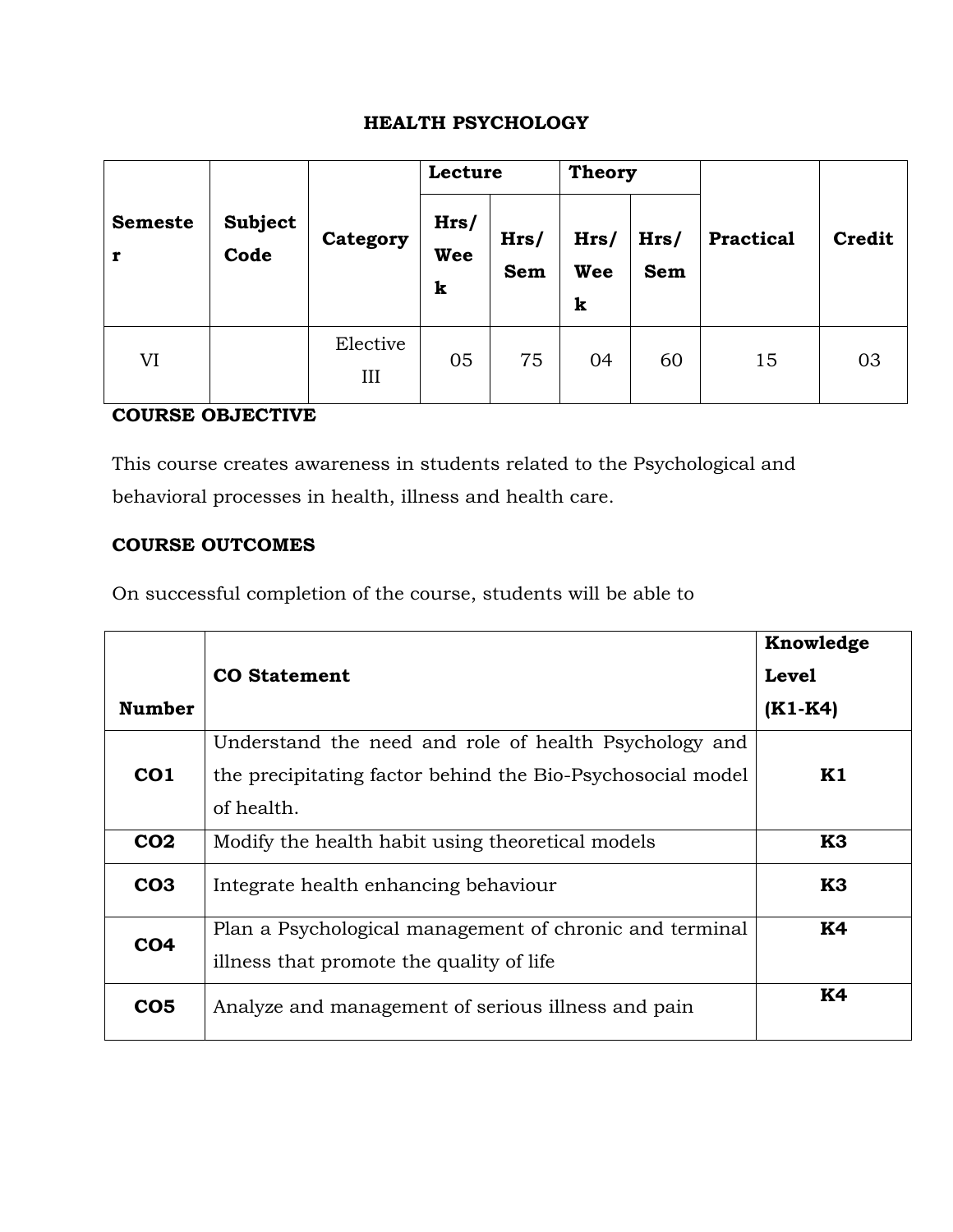| <b>COS</b>      | <b>PO1</b> | <b>PO2</b> | PO <sub>3</sub> | <b>PO4</b> | <b>PO5</b> | <b>PO6</b> |  |
|-----------------|------------|------------|-----------------|------------|------------|------------|--|
| CO <sub>1</sub> | S          | S          | M               | M          | M          | M          |  |
| CO <sub>2</sub> | S          | S          | S               | S          | M          | M          |  |
| CO <sub>3</sub> | S          | S          | S               | S          | S          | S          |  |
| CO <sub>4</sub> | S          | S          | S               | S          | S          | S          |  |
| CO <sub>5</sub> | S          | S          | S               | S          | S          | S          |  |
| S-Strong        |            |            | M-Medium        |            | $L-Low$    |            |  |

#### **MAPPING WITH PROGRAMME OUTCOMES**

#### UNIT I Introduction to Health Psychology 15 hrs

Definition of Health Psychology- Need of Health Psychology- Bio Psychosocial Models in Health Psychology- Training for a Career in Health Psychology Health Behaviors.

Health Behavior: Definition –Practicing and Changing Health Behavior - Barriers to modify Poor Health Behavior- Intervention to Children, Adolescents, RiskPeople and Elderly.

# **UNIT II Modification of Health Behavior 15 hrs**

Changing Health Habits –Health Belief Model –Theory of Planned Behaviour - Cognitive Behavioral Approaches to Health Behavior Change–Transtheoritical Model of Behaviour Change – Changing Health Behaviour through Social Engineering - Appropriate Venue for Health Habit Modification.

## **UNIT III Health Enhancing Behavior 15 hrs**

Exercise- Benefits, Determinants of Regular Exercise- Accident Prevention-Cancer Related Health Behavior- Weight Control and Obesity Developing - Maintaining aHealthy Diet- Eating Disorder– Sleep and Health.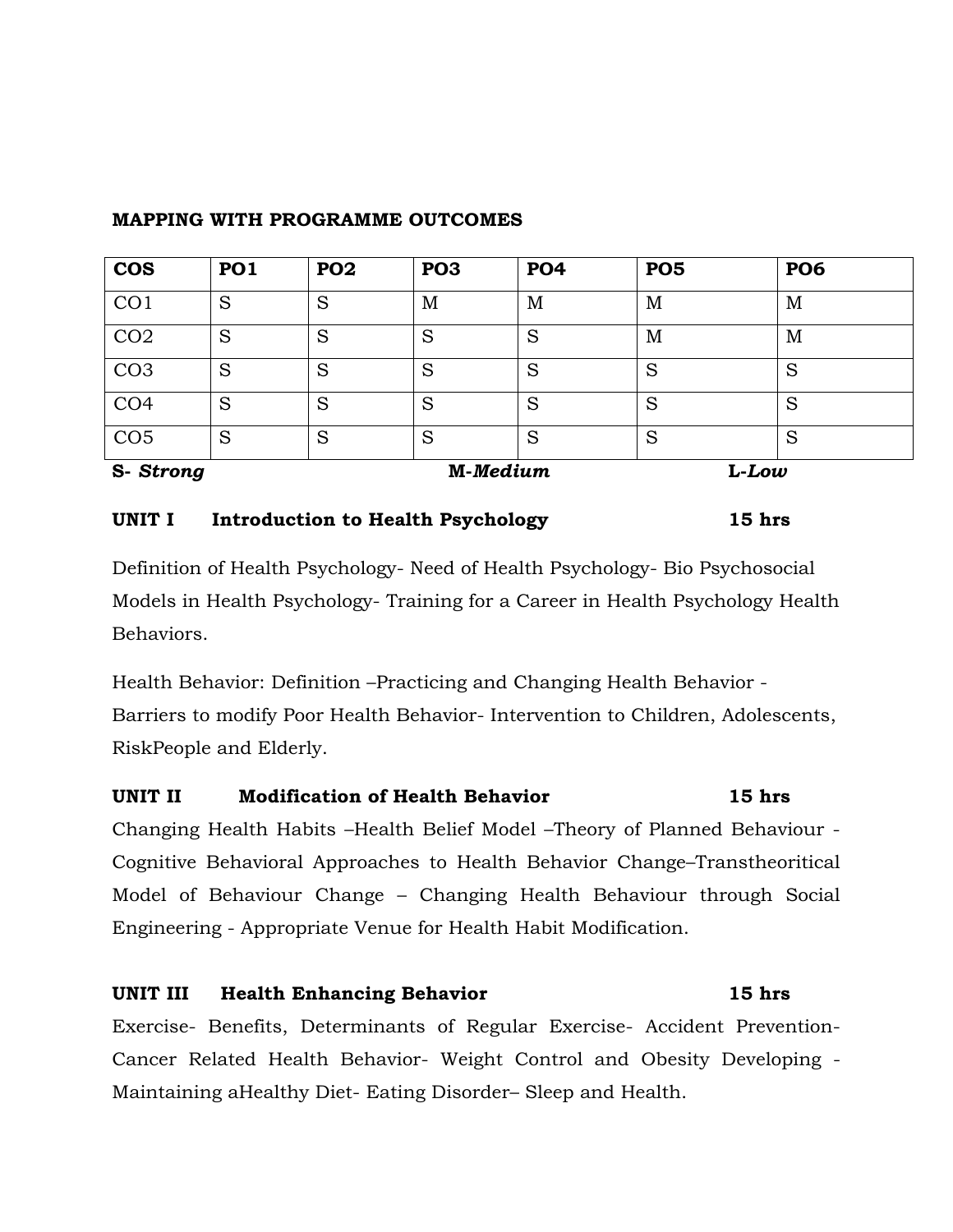#### **UNIT IV Management of Chronic And Terminalillness 15 hrs**

Quality of Life- Emotional Response to Chronic Illness- Personal Issues in Chronic Disease- Coping with Chronic Illness- Psychological Interventions and Chronic Illness**-**

TerminalIllness: Psychological Issues – Psychological Management of Terminal Illness.

#### **UNIT V Management of Serious Illness And Pain 15 hrs**

Coronary Heart Disease- Hyper Tension- Stroke- Diabetes- Aids- Cancer-Arthritis- Treatment and Outcomes. Pain: Definition –Physiology of pain – Clinical issues –Pain control and management.

#### **Practicum:**

*(Note: Minimum of any two practicum should be carried out)*

To assess their health behaviour from the follow activities

- Collection of articles from newspaper and magazine related to health
- Find health insurance policies in our country
- Range of innovation technologies used in the field of health
- Debate in various models of health behaviour
- Design of health promotion practices
- Poster campaign on ill effects of alcohol, drugs and technology addiction
- Visit a health Psychologist and knowing the role played
- Recording the effects of epidemic and pandemic diseases

#### **Distribution of Marks: Theory 100%** and **Problems 0%**

#### **TEXT BOOKS:**

| S.No | Authors | Title | <b>Publishers</b> | -7<br>'ear of |
|------|---------|-------|-------------------|---------------|
|------|---------|-------|-------------------|---------------|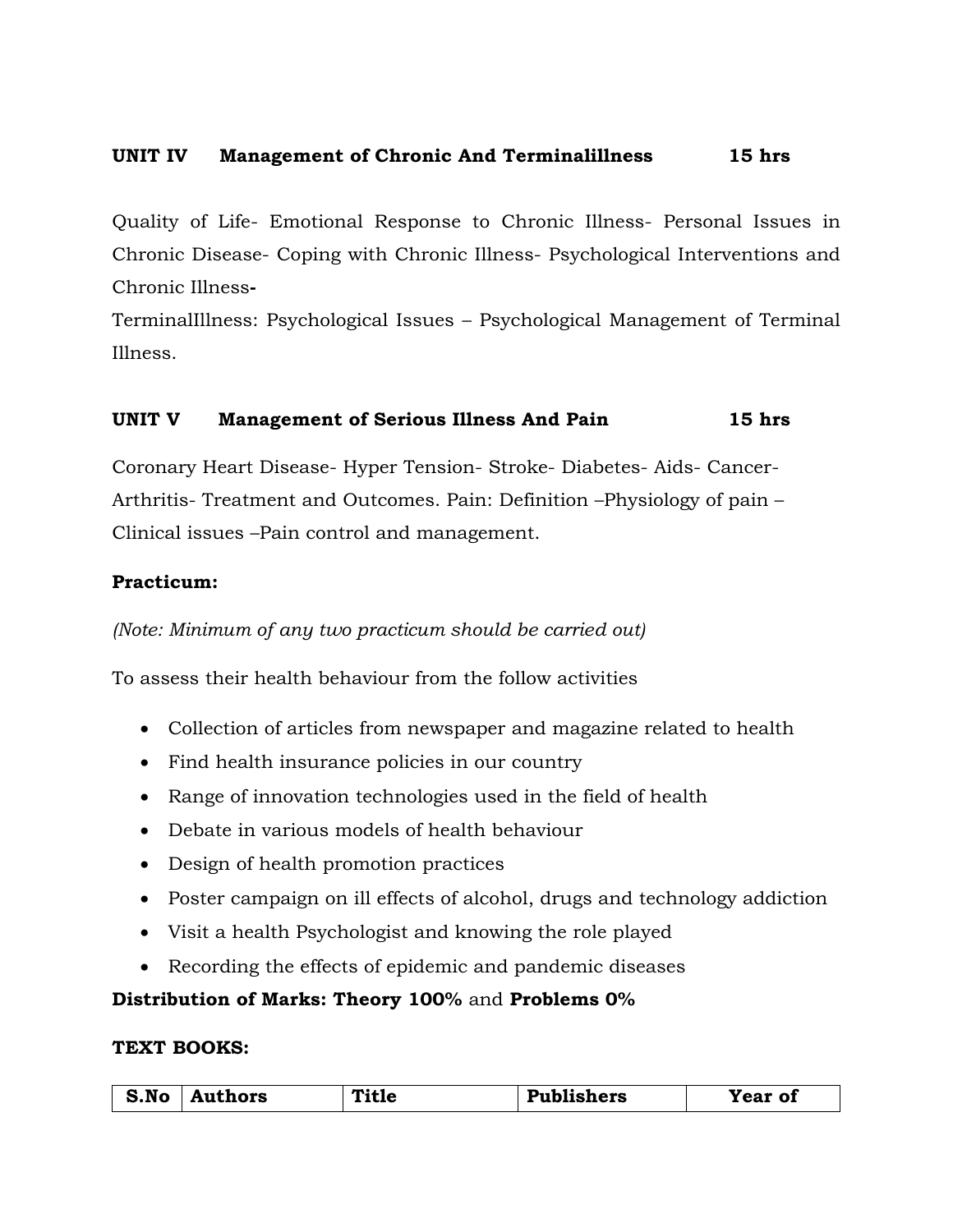|    |                 |                  |                | Publication |
|----|-----------------|------------------|----------------|-------------|
| 01 | Shelley         | Health           | Tata Mcgraw    | 1995        |
|    | E.Taylor        | Psychology. (7th | Hill Edition.  |             |
|    |                 | Edition)         |                |             |
| 02 | ward P.Sarafino | Health           | Joha Wiley and | 1994        |
|    |                 | Psychology       | Sons.          |             |

## **REFERENCE BOOKS:**

| S.N          | <b>Authors</b>                                                                                                                      | <b>Title</b>                                                                      | <b>Publishers</b>                    | Year of     |
|--------------|-------------------------------------------------------------------------------------------------------------------------------------|-----------------------------------------------------------------------------------|--------------------------------------|-------------|
| $\mathbf{o}$ |                                                                                                                                     |                                                                                   |                                      | Publication |
| 01           | David<br>F<br>Marks,<br>Michael<br>Brain<br>Murray,<br>Carla<br>Evans,<br>Willig, Cailine<br>Woodall<br>and<br>Catherine<br>M.Sykes | Health<br>Psychology:<br>Theory,<br>Research and<br>Practice, $(2nd)$<br>Edition) | Sage<br>Publications,<br>New Delhi.  | 2008        |
| 02           | Banyard. P                                                                                                                          | Psychology<br>In<br>Practice: Health                                              | Hodder &<br>Stoughton<br>Publishers. | 2002        |
| 03           | Ogden, J.                                                                                                                           | Health<br>Psychology: A<br><b>Text Book</b>                                       | McGraw Hill<br>Publications          | 2007        |
| 04           | Payne. S &<br>Sandra. H                                                                                                             | Health<br>Psychology                                                              | Open University<br>Press.            | 2004        |
| 05           | Pitts. M &<br>Phillips. K                                                                                                           | The Psychology<br>of Health.                                                      | Routledge<br>Publishers              | 2003        |

#### **WEB SOURCES:**

- [https://www.mooc-list.com/tags/health psychology](https://www.mooc-list.com/tags/health%20psychology)
- <https://psychcentral.com/lib/an-overview-of-health-psychology/>
- <https://www.sciencedirect.com/topics/psychology/health-psychology>
- [https://courses.lumenlearning.com/boundless](https://courses.lumenlearning.com/boundless-psychology/chapter/introduction-to-health-psychology/)[psychology/chapter/introduction-to-health-psychology/](https://courses.lumenlearning.com/boundless-psychology/chapter/introduction-to-health-psychology/)
- [https://link.springer.com/referenceworkentry/10.1007%2F978-1-4419-](https://link.springer.com/referenceworkentry/10.1007%2F978-1-4419-1005-9_959) [1005-9\\_959](https://link.springer.com/referenceworkentry/10.1007%2F978-1-4419-1005-9_959)